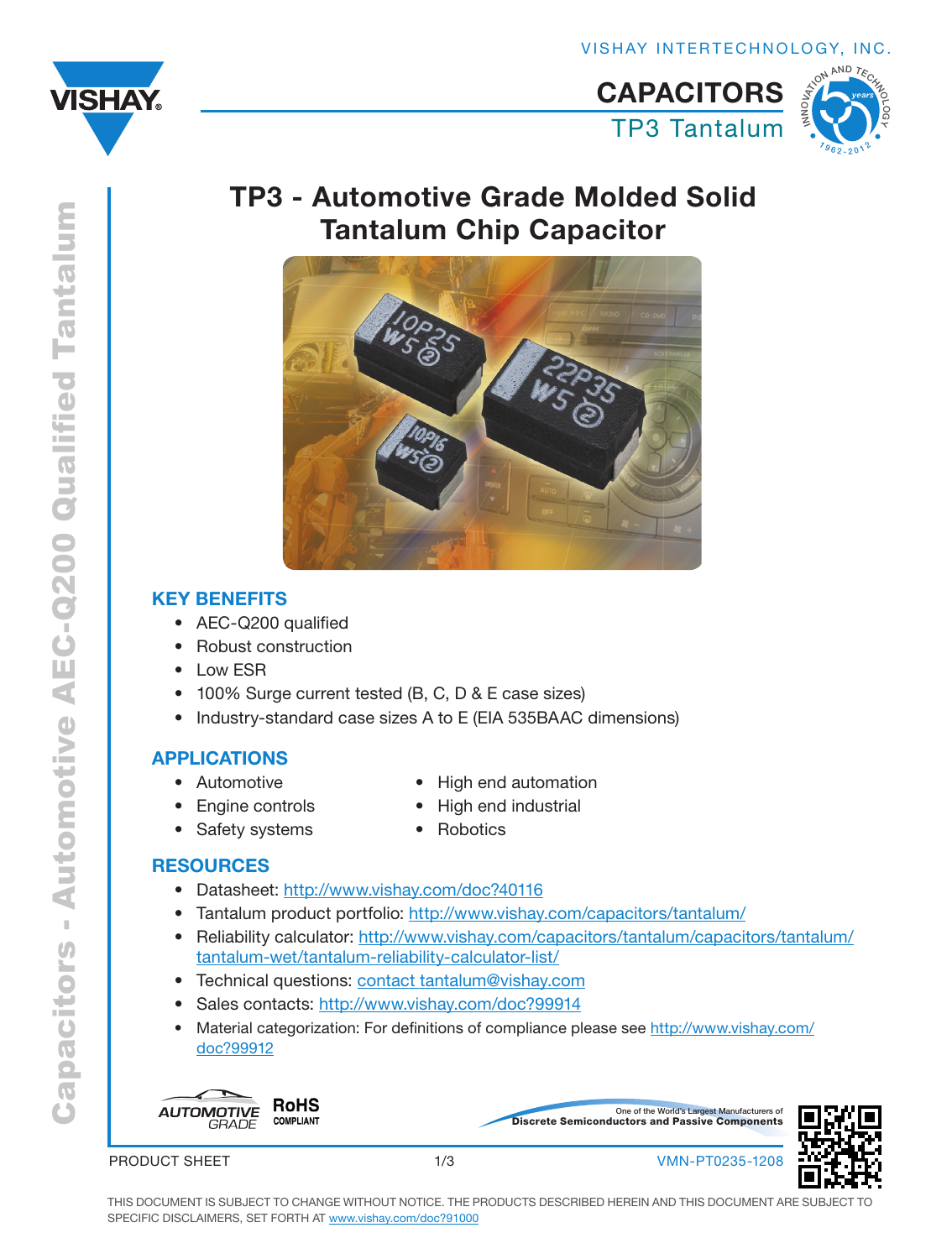



| <b>ORDERING INFORMATION</b> |                                         |                                                                                                                                                     |                                    |                                                                                                                                                                          |                                                                                                                                                              |                                                                                                  |                                |  |  |
|-----------------------------|-----------------------------------------|-----------------------------------------------------------------------------------------------------------------------------------------------------|------------------------------------|--------------------------------------------------------------------------------------------------------------------------------------------------------------------------|--------------------------------------------------------------------------------------------------------------------------------------------------------------|--------------------------------------------------------------------------------------------------|--------------------------------|--|--|
| TP3                         | D                                       | 226                                                                                                                                                 |                                    | 035                                                                                                                                                                      | С                                                                                                                                                            | 0500                                                                                             | AS                             |  |  |
| <b>TYPE</b>                 | <b>CASE CODE</b>                        | <b>CAPACITANCE</b>                                                                                                                                  | <b>CAPACITANCE</b><br>TOLERANCE    | DC VOLTAGE<br>RATING AT $+$ 85 °C                                                                                                                                        | <b>TERMINATION/</b><br><b>PACKAGING</b>                                                                                                                      | <b>ESR</b>                                                                                       | <b>SPECIFICATION</b><br>OPTION |  |  |
|                             | See Ratings<br>and Case<br>Codes table. | This is expressed<br>in picofarads.<br>The first two<br>digits are the<br>significant<br>figures. The third<br>is the number of<br>zeros to follow. | $K = \pm 10 \%$<br>$M = \pm 20 \%$ | This is expressed in V.<br>To complete the<br>three-digit block,<br>zeros precede the<br>voltage rating. A<br>decimal point is<br>indicated by an "R"<br>$(6R3 = 6.3 V)$ | $C =$ Matte tin/7"<br>(178 mm) reels<br>$D =$ Matte tin/13"<br>(330 mm) reels<br>$E = Tin/lead/7"$<br>(178 mm) reels<br>$F = Tin/lead/13"$<br>(330 mm) reels | Maximum<br>100 kHz ESR<br>$0500 = 500$ m $\Omega$<br>$5000 = 5.0 \Omega$<br>$10R0 = 10.0 \Omega$ | $AS = Standard$                |  |  |

**Note** 

• We reserve the right to supply higher voltage ratings and tighter capacitance tolerance capacitors in the same case size. Voltage substitutions will be marked with the higher voltage rating.

| <b>DIMENSIONS</b> in inches [millimeters] |                 |                   |                   |                   |                   |                                |              |  |  |
|-------------------------------------------|-----------------|-------------------|-------------------|-------------------|-------------------|--------------------------------|--------------|--|--|
|                                           |                 |                   |                   |                   |                   |                                |              |  |  |
|                                           |                 |                   |                   |                   |                   |                                |              |  |  |
|                                           |                 |                   |                   |                   |                   | W<br>$\mathsf{I}_{\mathsf{W}}$ |              |  |  |
| $T_H$ (MIN.) $\iiint$                     |                 |                   |                   |                   | P<br>↠            |                                |              |  |  |
|                                           |                 |                   |                   |                   |                   |                                |              |  |  |
| <b>CASE CODE</b>                          | <b>EIA SIZE</b> |                   | w                 | н                 | P                 | Tw                             | $T_H$ (MIN.) |  |  |
| A                                         | 3216-18         | $0.126 \pm 0.008$ | $0.063 \pm 0.008$ | $0.063 \pm 0.008$ | $0.031 \pm 0.012$ | $0.047 \pm 0.004$              | 0.028        |  |  |
|                                           |                 | $[3.2 \pm 0.20]$  | $[1.6 \pm 0.20]$  | $[1.6 \pm 0.20]$  | $[0.80 \pm 0.30]$ | $[1.2 \pm 0.10]$               | [0.70]       |  |  |
| B                                         | 3528-21         | $0.138 \pm 0.008$ | $0.110 \pm 0.008$ | $0.075 \pm 0.008$ | $0.031 \pm 0.012$ | $0.087 \pm 0.004$              | 0.028        |  |  |
|                                           |                 | $[3.5 \pm 0.20]$  | $[2.8 \pm 0.20]$  | $[1.9 \pm 0.20]$  | $[0.80 \pm 0.30]$ | $[2.2 \pm 0.10]$               | [0.70]       |  |  |
| C                                         | 6032-28         | $0.236 \pm 0.012$ | $0.126 \pm 0.012$ | $0.098 \pm 0.012$ | $0.051 \pm 0.012$ | $0.087 \pm 0.004$              | 0.039        |  |  |
|                                           |                 | $[6.0 \pm 0.30]$  | $[3.2 \pm 0.30]$  | $[2.5 \pm 0.30]$  | $[1.3 \pm 0.30]$  | $[2.2 \pm 0.10]$               | [1.0]        |  |  |
| D                                         | 7343-31         | $0.287 \pm 0.012$ | $0.169 \pm 0.012$ | $0.110 \pm 0.012$ | $0.051 \pm 0.012$ | $0.094 \pm 0.004$              | 0.039        |  |  |
|                                           |                 | $[7.3 \pm 0.30]$  | $[4.3 \pm 0.30]$  | $[2.8 \pm 0.30]$  | $[1.3 \pm 0.30]$  | $[2.4 \pm 0.10]$               | [1.0]        |  |  |
| E                                         | 7343-43         | $0.287 \pm 0.012$ | $0.169 \pm 0.012$ | $0.157 \pm 0.012$ | $0.051 \pm 0.012$ | $0.094 \pm 0.004$              | 0.039        |  |  |
|                                           |                 | $[7.3 \pm 0.30]$  | $[4.3 \pm 0.30]$  | $[4.0 \pm 0.30]$  | $[1.3 \pm 0.30]$  | $[2.4 \pm 0.10]$               | [1.0]        |  |  |

View complete datasheet: <http://www.vishay.com/doc?40116>

PRODUCT SHEET 2/3 2/3 VMN-PT0235-1208